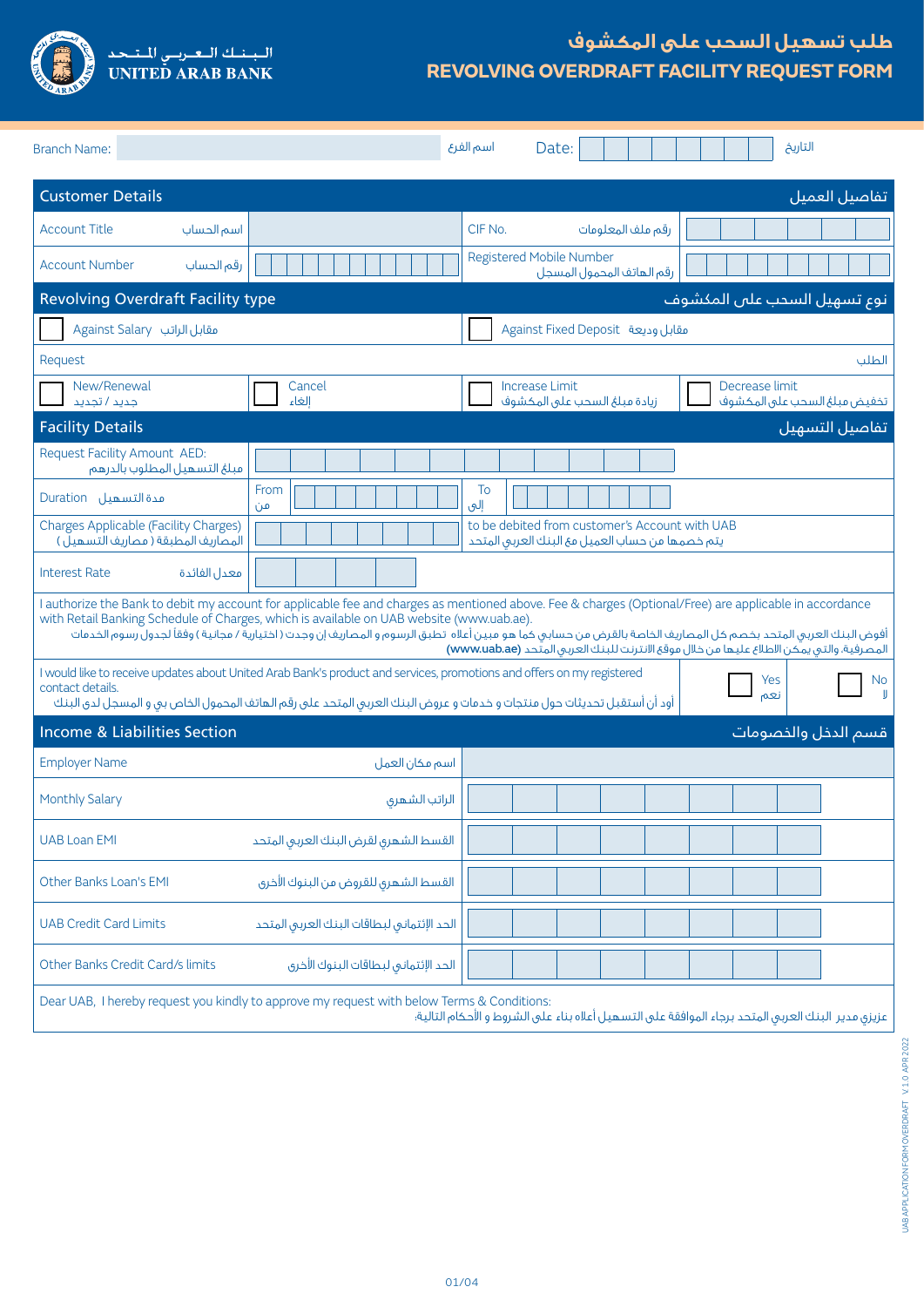أن نموذج طلب تسـهيالت السـحب على المكشـوف، الشـروط واألحكام أدناه و اي مسـتند آخـر مبـرم بيـن المقتـرض و البنـك يشـكل االتفـاق بين المقتـرض و البنك )"االتفاقيـة"( .

إن صاحب الحساب ( المشار إليـه هنـا فيمـا بعـد بــ " العميـل" / "المقتـرض" ) بموجبه يخـول و يفـوض البنـك العربـي المتحـد ش م ع )"البنـك"( للحصـول مـن حيـن آلخر، على تقريري/تقريرنـا االئتمانـي مـن شـركة االتحـاد للمعلومـات االئتمانيـة وأي مصـدر معلومات آخـر لأغـراض تقييـم مـدى موثوقيـة ائتمانـى /ائتماننـا و تقرير مـدى أهليتـى /أهليتنا لأى منتجـات، خدمـات بنكيـة أو تسـهيالت ائتمانيـة يعرضهـا البنـك، ويشـمل ذلك على سـبيل المثـال لا الحصـر أي تجديـدات، تعديـلات، عمليـات إعـادة هيـكلـة، تمديـدات أو تعزيـزات لها. كمـا أن العميـل/ المقتـرض يفـوض البنـك لتزويـد مثـل تلـك المعلومات حسـبما تكون مطلوبـة بموجـب القوانيـن المعمـول بهـا للحصـول علـى مثـل ذلك التقريـر االئتماني. )"التعهـد"( يبقـى هـذا التعهـد نافـذًا وسـاري المفعـول وال يجـوز إنهـاؤه أو تعديله بدون الموافقـة الخطيـة المسـبقة مـن البنك.

- ا. يحكم هذا التعهد بموجب قوانيـن دولـة الإمارات العربيـة المتحدة ("إ.ع.م") ، وأي نـزاع ينشـأ بيـن البنـك و العميـل / المقتـرض بخصـوص هـذا التعهد يخضـع للوالية القضائيـة الحصريـة لمحاكـم دولـة الإمـارات العربيـة المتحدة ("إ.ع.م").
	- . أقـر بموجبـه بـأن المعلومـات المـزودة مـن قبلـي في هذا الطلـب و في كافة المسـتندات الداعمـة هـي حقيقيـة و صحيحة.
	- . إننـي أفـوض البنـك للحصـول علـى أي معلومـات قـد يحتاجها البنك بشـأن هذا الطلب من أي شـخص آخر ، شـركة أو مؤسسـة أخرى، حسـب مقتضى الحال.
- . فـي حالـة الموافقـة علـى هـذا الطلـب، أفوض البنـك للقيد على حسـابي أعاله ، شـهريا الرسـوم حسـبما تـم االتفـاق عليهـا مـن قبلي و الفائـدة على أي رصيد مكشـوف بسـعر الفائـدة المبينـة أدنـاه فـي البنـد 5 . سـوف تكـون مثل تلـك الفائدة مركبـة فـي حـال عـدم دفعهـا ، أتعهـد بضمـان أن هناك رصيـد ائتمان كاف في حسـابي للوفـاء بدفـع فائدتـي في مواعيد االسـتحقاق.
	- . الفائدة
- أ ) يكون سعر الفائدة شـهرياً ( يرجـى الاطـلاع علـى جدول الرسـوم المتوفر على الموقـع االلكترونـي الرسـمي للبنك (

ب ) أدرك و أوافـق علـى أنّ البنـك يحتفـظ بالحـق فـى تغييـر سـعر الفائدة أعلاه حسـب تقديـره الوحيـد مـع األخـذ بعين االعتبار سـعر الفائدة السـائد في السـوق ،وذلـك عـن طريـق تزويـدي بإشـعار خطـي مسـبق مدتـه ( ٦٠ ) سـتين يومًا . إنني بموجبـه أتنـازل عـن كافـة حقـوق االعتـراض علـى أي من مثـل ذلك التغيير في سـعر الفائـدة ، وكذلـك التنـازل عـن كافـة الدفاعـات كيفما كانت بهذا الشـكل

- . فـي حـال بقـاء السـحب على المكشـوف مسـتحقًا لمدة شـهرين مـن التاريخ الذي يصبـح فيـه الحسـاب مكشـوفا ألول مـرة ، يحـق للبنـك اإلعـان بأن كامـل المبلغ غير مسـدد و الفائـدة عليـه مسـتحق و واجـب الدفـع من قبلـي على الفور
- . أؤكـد بموجبـه بأنـن قـد قـرأت و أننـي أوافـق على االلتزام برسـم الفائدة و أية رسـوم أخـرى مبينـة فـي جـدول الرسـوم المتوفـر على الموقـع االلكتروني الرسـمي للبنك . تخضـع الرسـوم للتغيـرر مـن حيـن آلخـر حسـب تقرير البنـك ويتـم تحديثها على أسـاس دوري . أوافـق علـى الرجـوع بشـكل روتينـي إلـى الموقع االلكترونـي للبنك بشـأن جـدول الرسـوم للبقـاء علـى علـم بمـا يتـم تحديثه ألي تغيير في الرسـوم . سـوف تكـون رسـوم التسـهيل واجبـة التطبيـق على مبلغ السـحب على المكشـوف المسـتخدم و يتـم حسـابه علـى عدد األيام المسـتخدمة.
- . إننـي بموجبـه أوافـق أن يكـون حـد السـحب علـى المكشـوف الموافق عليـه من قبل البنـك هـو حسـب تقديـر البنـك و قـد يكـون أقل من حد السـحب على المكشـوف المطلـوب ولـن أعتـرض علـى أو أرفـض الحـد المعيـن للسـحب على المكشـوف . إنني أفـوض البنـك علـى تعديـل الحـد الخـاص بـي حسـبما يعتبر مالئمًا وفقـً لوضعي االئتماني السـائد.
- . إننـي أدرك و أوافـق بـأن تسـهيل السـحب علـى المكشـوف المعتمـد من قبـل البنك بموجـب هـذه االتفاقيـة يخضـع لتجديـد تلقائـي حسـب تقدير البنك وحـده ويخضع مثـل ذلـك التجديـد لشـروط وأحـكام هـذه االتفاقية )حسـبما يتـم تعديلها أو اسـتبدالها مـن حيـن آلخـر ( أو مثـل تلـك األحـكام و الشـروط األخـرى المبلغة لي من البنـك مـن حين آلخر .
- 10.إننـي أوافـق علـى أن تسـهيل السـحب علـى المكشـوف قد يتم سـحبه من قبل البنـك فـي أي وقـت وأنـه يجـب علـي أن أسـدد للبنك كافـة المبالغ غير المسـددة علـى حسـابي عنـد الطلـب . تحديـدًا، أقبـل بأنـه يجوز للبنك سـحب التسـهيل على الفـور في حال :
- أ ) يتوجـب إنهاء عملـي الحالـي لأي سـبب و/أو فـي حـال تحويـل راتبي الشـهري أو جـزءًا منـه إلـى أي بنـك أو مؤسسـة أخـرى بـدون الموافقـة الخطية المسـبقة من البنك

ب ) أخالـف و/أو أخـرق أي تعهـدات مـزودة مـن قبلـى إلـى البنـك بموجب هذه االتفاقية

ج) فـي أي وقـت ، تكـون المعلومـات أو المسـتندات المقدمـة مـن قبـلـي غيـر صحيحة

## إقرار وشروط وأحكام تسهيل السحب على المكشوف Conditions & Terms and Declaration Facility Overdraft

The overdraft facility request form, the terms and conditions below and any other documents entered into between the borrower and UAB shall constitute the agreement between the borrower and UAB (the "Agreement").

The above account holder (hereinafter referred to as the "Customer" / "Borrower") hereby Unconditionally & irrevocably entitles and authorizes United Arab Bank P.J. S.C. ("UAB" ) to obtain, from time to time, my/our credit report from Al Etihad Credit Bureau and any other source of information for the purpose of assessing my/our creditworthiness and determining my/our eligibility for any products, banking services or credit facilities offered by UAB, including but not limited to any renewals, amendments, restructuring, extensions or enhancements thereto. The customer also authorizes UAB to provide such information as may be required under applicable law & regulations to obtain any such credit report ("Undertaking"). This undertaking shall remain in force and effect and may not be terminated or amended without UAB's prior written consent.

- 1) This undertaking shall be governed by the laws of the United Arab Emirates (the "UAE"), and any dispute arising between UAB and the customer with regards to this undertaking shall be subject to the exclusive jurisdiction of the courts of the UAE.
- 1) I hereby declare that the information furnished by me in this form and in all supporting documentation is true and correct.
- 1) I authorize UAB to obtain any information that UAB may require in respect of this application from any other person, company or institution as the case may be.
- If this request is sanctioned, I authorize UAB to debit my above account, every month with charges as agreed by me and interest on any overdrawn balance at the interest rate shown below in clause 5. Such interest shall be compounded if not paid. I undertake to ensure that there is a sufficient credit balance in my account to meet my interest payment on due date.
- 5) Interest

 a) The rate of interest shall be (refer to the Schedule of charges available in UAB website (after rate renewal is based on bank's prevailing rate).

 b) I understand and agree that, UAB reserves the right to change the above interest rate, at its sole discretion and taking into consideration the market prevailing interest rate, by providing me a sixty (60) days' prior written notice. I hereby waive all rights of contestation to any such change in the interest rate and further waive all defenses howsoever in the regard.

- 6) If the overdraft remains due for a period of two months from the date on which the account first becomes overdrawn, UAB shall be entitled to declare the entire outstanding amount and interest thereon as due and payable by me immediately.
- 1) I hereby confirm that I have read and I agree to abide by the Interest Charge and any other charges outlined in the Schedule of Fees and Charges which is available on UAB's official website. The charges are subject to change from time to time at UAB's discretion and are updated on periodic basis. I agree to routinely refer to UAB's website for such Schedule of Fees and Charges to stay updated of any change in fees. Finance Charges will be applicable on the utilized Overdraft amount and calculated on the number of days used.
- 8) I hereby agree that the Overdraft Limit sanctioned by UAB is at UAB's discretion and may be lower than the Requested Overdraft Limit and I will not contest or reject the assigned Overdraft Limit. I authorize UAB to amend my limit as deemed appropriate in accordance with my prevailing credit standing.
- 9) I understand and agree that the overdraft facility approved by UAB under this Agreement is subject to auto renewal at UAB sole discretion and such renewal shall be subject to the terms and conditions of this Agreement (as amended or replaced from time to time) or such other terms and conditions notified to me by UAB from time to time.
- 10) I agree that the overdraft facility may be withdrawn by UAB at any time and that I must repay UAB all outstanding on my account upon demand. In particular, I accept that UAB may withdraw the facility immediately if;

 a) My present employment should terminate for any reason and/or if my monthly salary or part thereof is transferred to any other bank or institution without the prior written consent of UAB;

 b) I violate and/or breach any of the undertakings provide by me under this Agreement;

 c) At any time, the information or documents submitted by me are incorrect or any acknowledgement or undertaking submitted or provided by me to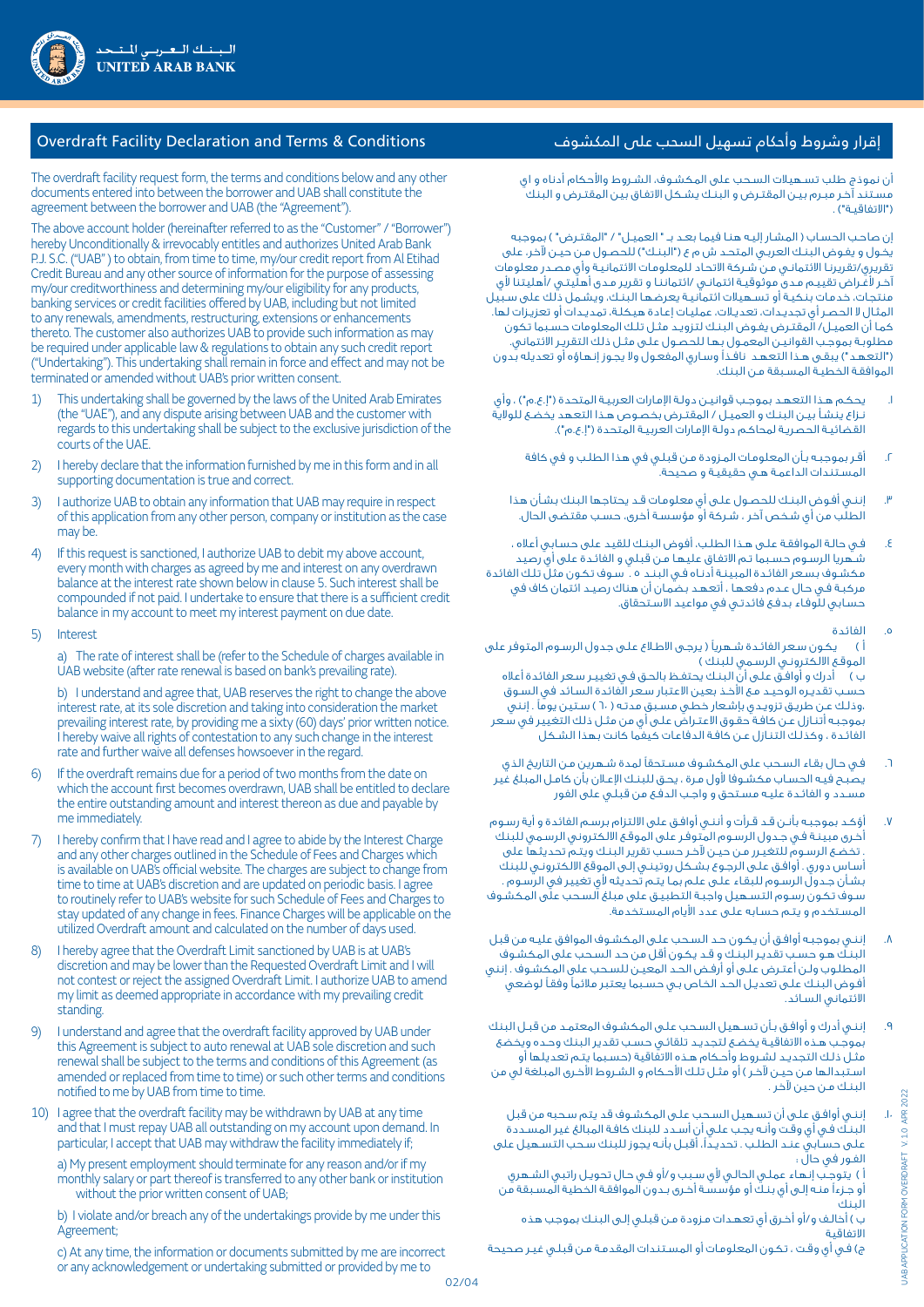

UAB under this Agreement are invalid;

 d) In UAB's opinion there are grounds which could lead to my and/or my guarantors inability, as per the Central Bank's prevailing regulations, to fulfill my/our obligations under this Agreement;

e) I leave the United Arab Emirates permanently or as a result of my demise;

 f) In the opinion of UAB, if my account has been used to effect any suspicious transactions; and

g) Any other instance of default.

- 11) I agree that the facilities offered hereunder shall be repayable on demand and reviewed by UAB periodically. I further agree that, continuation and/ or renewal of the facilities shall be at the sole discretion of UAB and unless notified otherwise in writing by UAB, the facilities shall continue to be available on the terms and conditions contained herein.
- 12) I hereby agree that these terms including any non-contractual obligations arising out of or in connection with them, will be governed by the laws of the UAE. I agree to the exclusive jurisdiction of the courts of the Applicable Emirate to settle any dispute arising out of or in connection with these terms provided that UAB may bring proceedings in any other jurisdiction (inside or outside the UAE) if it deems appropriate.
- 13) I agree to review each account statement and communication received from UAB on my registered email ID. I agree to notify UAB in writing of any objection and/or discrepancy within thirty (30) days of the statement and/or communication date failing which the account statement and/or communication will be deemed to be correct and accepted by me.
- 14) If the facilities granted under this Agreement is to more than one Borrower, all the Borrowers shall be jointly and severally be responsible for the payment of all obligations under this Agreement. UAB shall have the right, at its absolute discretion, to claim from any of the Borrowers singly or jointly as UAB deems appropriate.
- 15) I agree not to assign or transfer to third parties any of my rights or obligations under this Agreement without obtaining a prior written consent from UAB. I understand and agree that UAB shall have the absolute right to assign or transfer any of its rights under this Agreement in addition to mortgages, guarantees, or any other securities to any authority without having to obtain my consent on any such assignment or transfer.
- I agree that the submitted information is correct and complete. I have read, understood and agree to be bound by the above terms and conditions (and any amendments or additions thereto) which I expressly agree to and accept.

أو أي إقـرار أو تعهـد مقـدم أو مـزود مـن قبلـي إلـى البنـك بموجب هـذه االتفاقية باطل د ) بـرأي البنـك هنـاك أسـس يمكـن أن تـؤدي إلـى عدم قدرتى و/أو قـدرة الضامنين لـي ، وفقـً للوائـح السـائدة فـي المصـرف المركـزي ، على الوفـاء بالتزاماتـي /التزاماتنا بموجـب هـذه االتفاقية

هــ ( أغـادر دولـة اإلمـارات العربيـة بشـكل دائم أو نتيجـة لوفاتي . و ) بـرأي البنـك ، فـي حـال أن تـم اسـتخدام حسـابي لإجـراء أي صفقات مشـبوهة، و ز ( أي حالـة تقصيـر أخـرى

- 11.إننـي أوافـق علـى أن التسـهيالت المعروضـة بموجـب هـذه االتفاقيـة يتعين أن تكون واجبـة السـداد عنـد الطلـب و أن يتـم مراجعتهـا مـن قبـل البنك بشـكل دوري . كما أوافـق علـى أن، اسـتمرار و/أو تجديـد التسـهيالت تكـون حسـب تقدير البنـك الوحيد و مـا لـم يتـم اإلخطـار بخـاف ذلـك كتابة مـن قبل البنك، تسـتمر التسـهيالت في أن تكـون متوفـرة بموجـب الشـروط واألحـكام المتضمنـة في هـذه االتفاقية .
- 12.إننـي بموجبـه أوافـق علـى أن هـذه الشـروط بمـا في ذلـك أي التزامات غيـر تعاقدية ناشـئة عـن أو فيمـا يتصـل بهـا ، سـوف تحكـم يموجـب قوانين دولة اإلمـارات العربية المتحـدة ("إ.ع.م"). إننـى أوافـق علـى الولايـة القضائيـة الحصريـة لمحاكـم الإمارة التي تنطبـق عليهـا لتسـوية أي نـزاع ناشـئ عـن أو فـي ما يتصل بهذه الشـروط ، شـريطة أنـه يجـوز للبنـك إقامـة دعـاوى قضائيـة فـي أي واليـة قضائية أخـرى داخل أو خارج دولة الإمارات العربيـة المتحـدة ("إ.ع.م") فـي حال أن يرى ذلك مناسـباً
- 13.إننـي أوافـق علـى مراجعة كل كشـف حسـاب و مراسـات يتم إرسـالها مـن البنك علـى بريـدي االلكترونـي المسـجل. أوافـق علـى إخطـار البنك كتابـة بأي اعتراض و/أو تناقـض خـال ثلاثيـن (٣٠) يومـًا مـن تاريخ الكشـف و/أو المراسـلة ، وفـي حال الإخفاق . بذلـك سـوف يتـم اعتبـار كشـف الحسـاب و/أو المراسـلة صحيحـة و مقبولة مـن قبلي
- 14.فـي حـال أن التسـهيالت الممنوحـة لـي بموجـب هـذه االتفاقيـة هي ألكثر مـن مقترض واحـد، للبنـك ، حسـب تقديـره المطلـق، أن يطالـب أي مـن المقترضيـن بشـكل منفرد أو بشـكل مشـترك حسـبما يراه البنك مناسـبًا
- 15.إننـي أوافـق علـى عـدم التنـازل عـن أو التحويـل للغيـر أي من حقوقـي أو التزاماتي بموجـب هـذه االتفاقيـة بـدون الحصـول علـى موافقة خطية مسـبقة مـن البنك . إننـي أدرك و أوافـق بـأن البنـك لـه الحـق المطلـق للتنـازل عن أو تحويل أي مـن حقوقه بموجـب هـذه االتفاقيـة باإلضافـة إلـى الرهونـات، الضمانـات ، أو أي ضمانـات تأمين أخرى إلـى أي سـلطة بـدون الحصـول علـى موافقتـي علـى مثل ذلك التنـازل أو التحويل

أوافـق علـى أن المعلومـات المقدمـة صحيحـة و كاملـة . لقـد قـرأت، فهمـت و أوافق على الالتـزام بالشـروط و الأحـكام أعـلاه ( وأي تعديـلات أو إضافـات عليها ) و التـي أوافـق عليها و أقبلهـا بشـكل صريح

| Customer Signature & Date | توقيع العميل و التاريخ |  |
|---------------------------|------------------------|--|
| <b>EIDA Number</b>        | رقم الهوية الإماراتية  |  |

In all situations and at any point of time during the Customer's relationship with the Bank, the Customer shall be solely responsible for all consequences that may result due to the Customer's failure to meet the Bank's requirements, and/or non-compliance or breach of the relevant terms and conditions under any of the Bank's products/services. The consequences may vary depending on the nature and type of Bank's product/service that the customer subscribes to. The Bank shall in no event bear responsibility for any claims, proceedings, damages or losses caused by such act nor for indemnification to the Customer or third party in this regard.

غى جميع المواقف و في أي وقت أثناء علاقة العميل بالبنك، يكون العميل وحده مسؤولا عن كافة العواقب الناجمة عن فشله في تلبية متطلبات البنك و/أو عدم امتثاله أو خرقه لأية شروط أو أحكام ذات صلة بخدمات أو تسهيالت قد طلبها العميل من البنك قد تختلف العواقب تبعًا لطبيعة و نوع منتج / خدمة البنك التي يشترك بها العميل . ال يتحمل البنك بأي حال من الأحوال المسؤولية عن أي مطالبات أو دعاوى أو أضرار أو خسائر ناجمة عن هذا الفعل و لا عن تعويض العميل أو تعويض الغير بهذا الصدد.